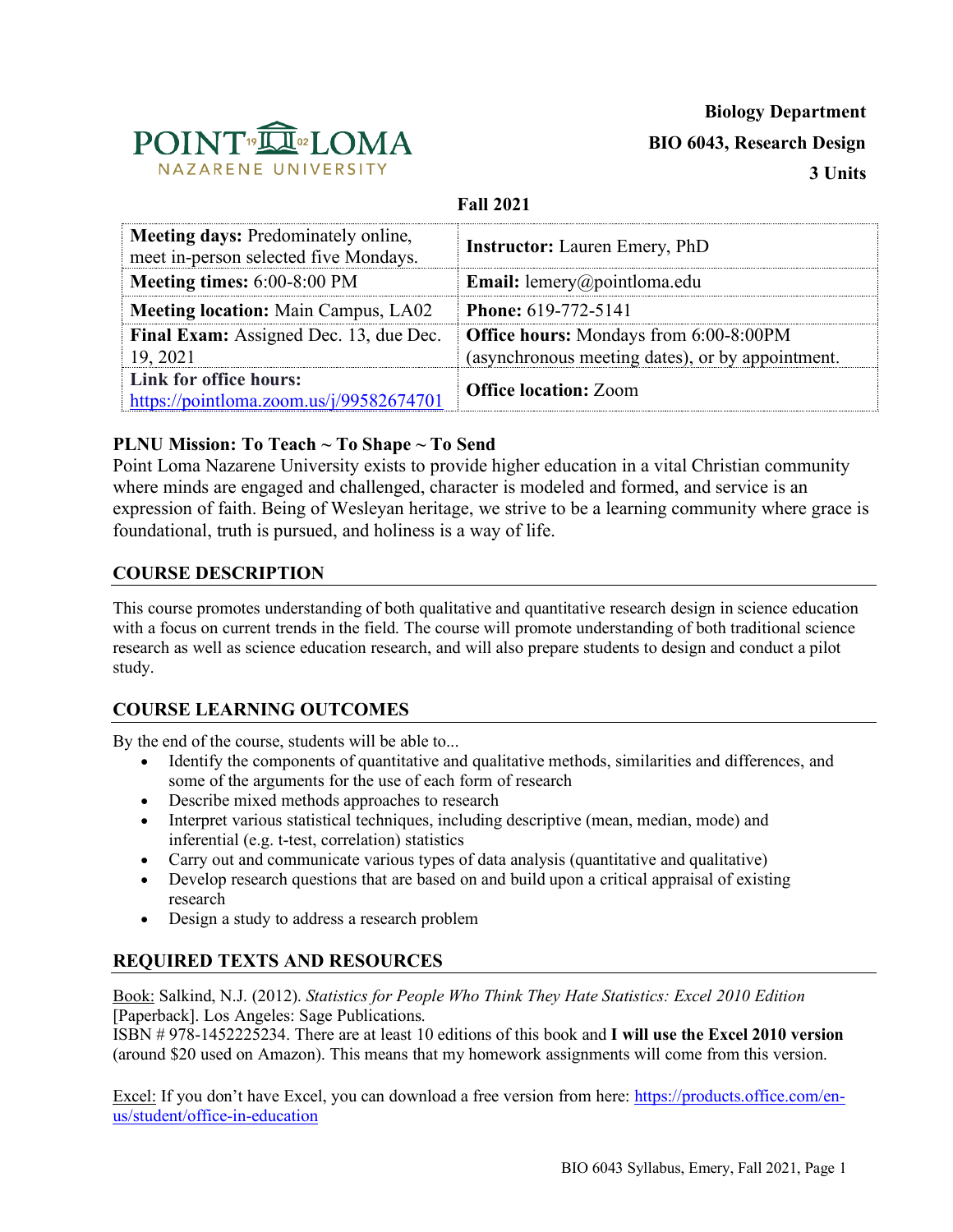Supplemental articles from other sources will be used as well.

# **COURSE CREDIT HOUR INFORMATION**

In the interest of providing sufficient time to accomplish the stated Course Learning Outcomes, this class meets the PLNU credit hour policy for a 3-unit class delivered over 15 weeks. Specific details about how the class meets the credit hour requirement can be provided upon request.

## **SCHEDULE**

The course will include five on-campus meetings during the semester; students are expected to attend all five sessions. During other weeks, students will have assigned readings and will be expected to participate in threaded discussions online. Substantial writing assignments will be due throughout the semester, and a take home final will be due near the last day of the semester. Since this is a 3-unit course, it is expected that students will spend approximately 9 hours each week doing the reading, participating in discussions, and completing assignments.

| Week           | Date     | <b>Topic</b>                                                     |
|----------------|----------|------------------------------------------------------------------|
| $\mathbf{1}$   | Aug $30$ | Introduction to mixed methods research (Meet in-person)          |
| $\overline{2}$ | Sept 13  | Quantitative methods – Descriptive statistics                    |
| 3              | Sept 20  | Quantitative methods $-t$ -tests                                 |
| $\overline{4}$ | Sept 27  | Quantitative methods – ANOVA & chi-square (Meet in-person)       |
| 5              | Oct 4    | Quantitative methods – Correlation $\&$ linear regression        |
| 6              | Oct 11   | Mix methods revisited                                            |
| $\tau$         | Oct 18   | Qualitative methods – Intro to interviews (Meet in-person)       |
| 8              | Oct 25   | Qualitative methods – Prep for interview protocol                |
| 9              | Nov $1$  | Qualitative methods – Creating an interview protocol             |
| 10             | Nov $8$  | Qualitative methods – Conduct interviews (Meet in-person)        |
| 11             | Nov $15$ | Qualitative methods - Analyzing interview data                   |
| 12             | Nov $22$ | Action research $\&$ analysis of research papers                 |
| 13             | Nov $29$ | Preparation for pilot study – Problem $\&$ purpose               |
| 14             | Dec 6    | Analysis of research papers & Research question (Meet in-person) |
| 15             | Dec 13   | Assignment of final exam (due Dec. 19 by midnight)               |

Assignments and discussion board prompts will be posted each Monday before 6:00PM.

*\*This schedule is subject to change.*

## **Course Grade**

| Grades will be determined as follows: |                                                |            |  |  |  |  |
|---------------------------------------|------------------------------------------------|------------|--|--|--|--|
|                                       | • Discussion Board – Meaningful and relevant   | $A = 90\%$ |  |  |  |  |
|                                       | comments in online discussions30%   B = $80\%$ |            |  |  |  |  |
|                                       |                                                |            |  |  |  |  |
|                                       |                                                |            |  |  |  |  |
|                                       |                                                |            |  |  |  |  |
|                                       | Total: 100%                                    |            |  |  |  |  |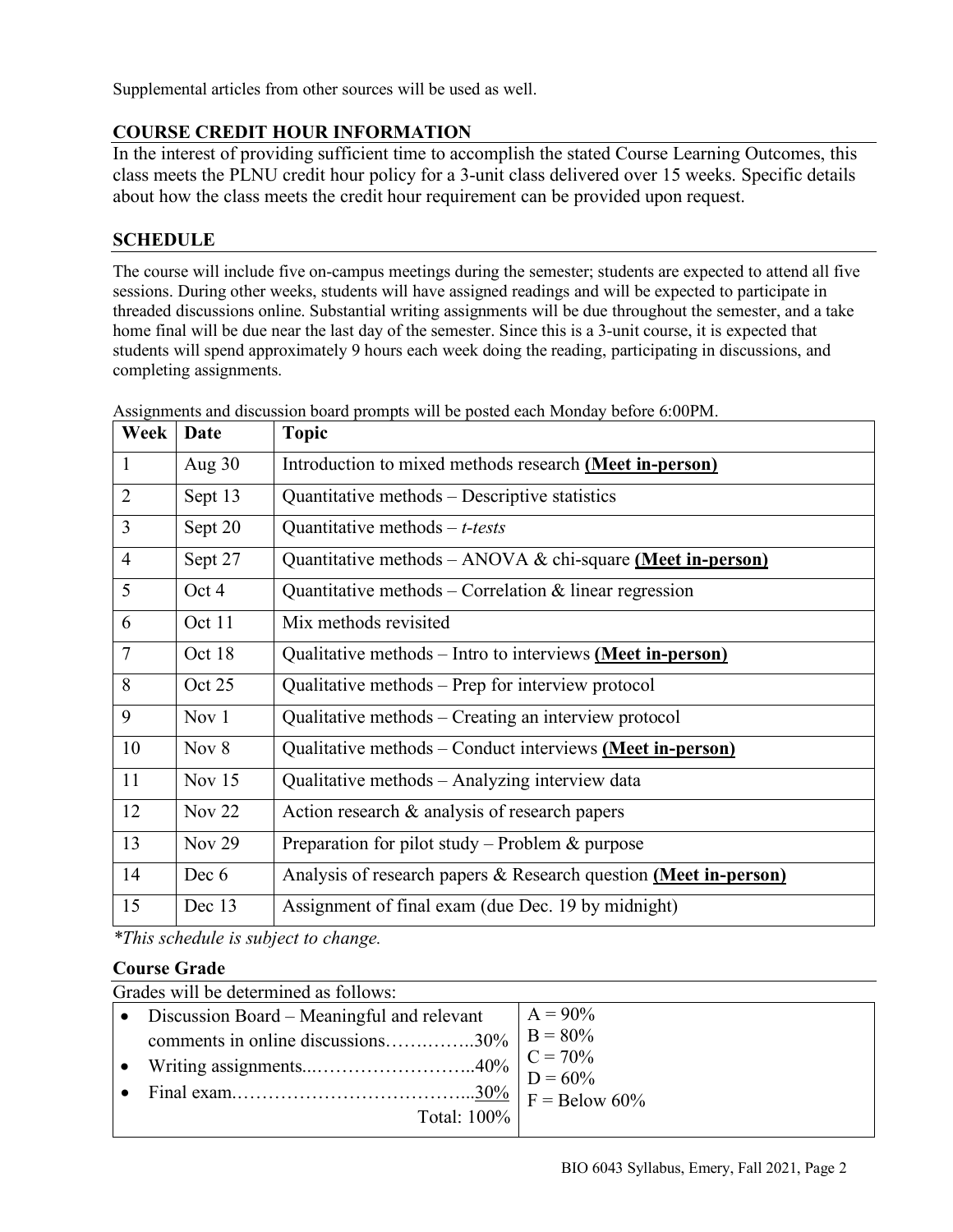#### **Assignment Details**

*Reading materials*. Some of the readings chosen for this course, in addition to the textbook, may be posted on Canvas or you will need to access via the PLNU library website.

*Writing assignments.* Since this is a graduate class, it is essential that you take responsibility for your own learning. Keep in mind that some of the readings are long, but you are not expected to understand every detail, but rather to identify and understand the main ideas that the author is trying to communicate. You will be writing responses to questions that we hope will stimulate thought about ideas in the articles, or thoughts on how to use the methodologies that you will be learning. It will be helpful to read the questions before you do the reading. The answers will not be found in the paper, but rather will be constructed by you in response to what you read.

I will read your written responses, but will make minimal comments, because the learning occurs in the process of your production of the document. I expect that all written assignments be of graduate-level quality (no typos, no grammatical errors, no sentence fragments, thoughtful development of ideas, etc.). To earn full credit on written assignments, you must answer every part of each question in a well-written answer that demonstrates thought and integration of ideas.

*Late assignments.* Assignments must be submitted to Canvas by the due date indicated on the assignment. Assignments more than 48 hours late will automatically be scored as a C or lower. If any assignments are missing on the "last date to drop the course", you will be automatically dropped from the course, and you will have to retake it next fall. For this semester, the drop date is Oct. 24, 2021.

#### **Final Exam Policy**

Successful completion of this class requires taking the final examination **on its scheduled day**. No requests for early examinations or alternative days will be approved.

#### **Discussion Board (asynchronous)**

Each Monday, discussion questions on the assigned reading will be posted online. You are expected to post and respond to each prompt according to the following deadlines:

First deadline: Fridays by midnight

Second deadline: Mondays by midnight

For example: Go on the discussion board before Friday at midnight, post a response to each prompt. Before Monday at midnight, respond to at least two of your peers. This should help to ensure that there is healthy, active discussion going on each week. Feel free to respond as frequently as you like, these guidelines are minimum requirements.

The discussions, both online and in person, will focus on the main ideas we are learning each week. I am looking for thoughtful, reflective responses that demonstrate evaluation of ideas. It is essential to the success of the class that each class member contributes valuable content and responds to others students' valuable content frequently. It is important that all participants stay on-topic. This means bringing up personal experience that helps to provide examples, comparisons, etc., but the discussions should not become a forum for "venting" about school districts, state standards, etc.

Discussion Board Scoring: Since I will have limited opportunities to interact in person, the quality of the online discussion is very important. Responses should reflect an understanding of the material, as well as thoughtful consideration of the importance, validity, and value of the content being discussed. Various viewpoints are valued and encouraged. Discussion question responses that you would like me to count toward your grade should be at least 100 words. This policy applies to all three of your required responses per week in the discussion forum (Sunday night response, and two replies to other students). Other shorter comments to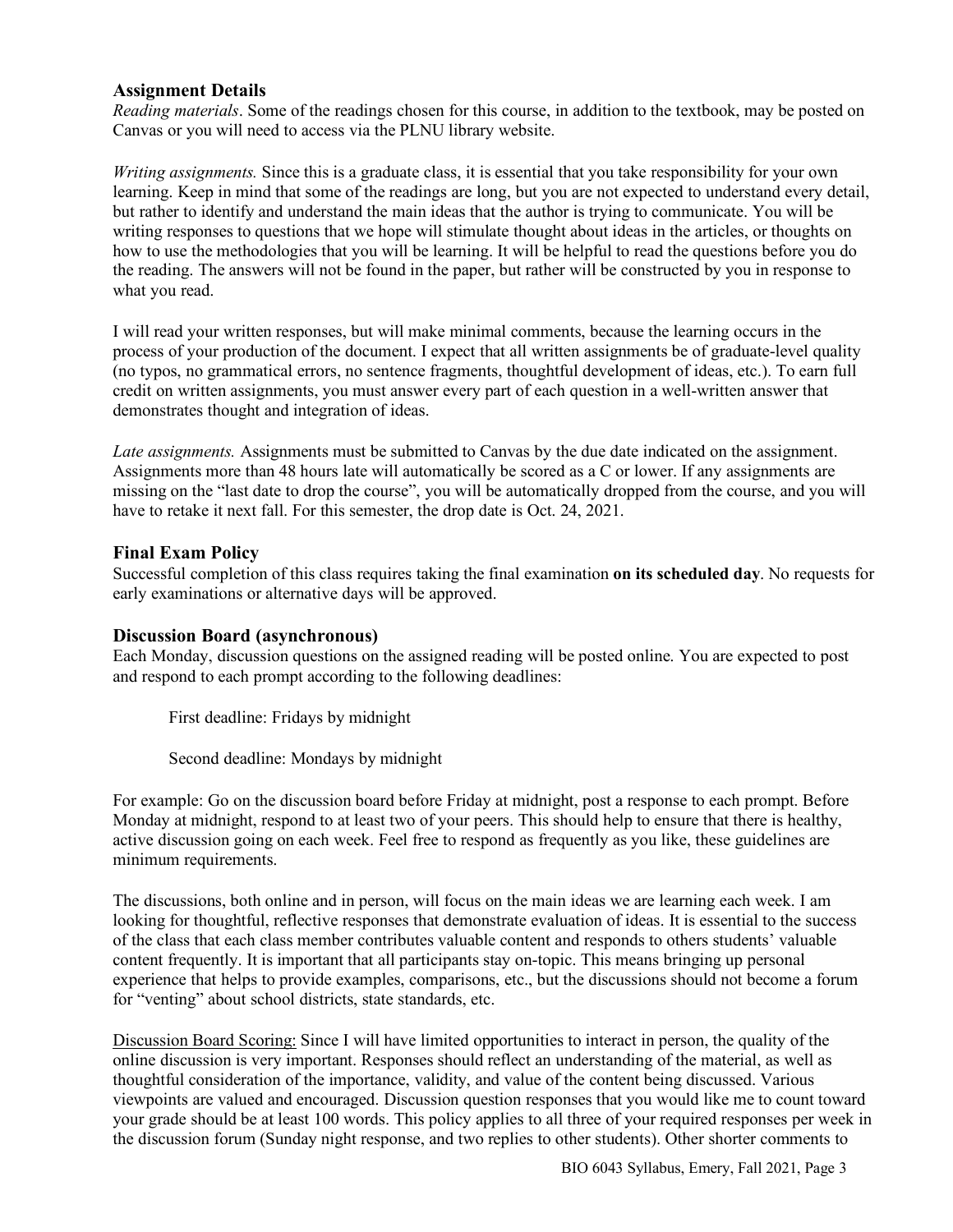students are welcome for the benefit of your learning and theirs. A rubric for scoring your discussion board participation is below. Each discussion board week is worth 10 points.

|                                                                                                   | Initial (1 pt)                                                                                                                                                     | Emerging (2 pt)                                                                                                                                            | Developed (3 pt)                                                                                                                                                  |
|---------------------------------------------------------------------------------------------------|--------------------------------------------------------------------------------------------------------------------------------------------------------------------|------------------------------------------------------------------------------------------------------------------------------------------------------------|-------------------------------------------------------------------------------------------------------------------------------------------------------------------|
| Promptness and<br>initiative                                                                      | Posts 1 <sup>st</sup> response late AND<br>responds late to others' posts.<br>Responses are extremely short.                                                       | Posts $1st$ response to prompt(s)<br>on time, OR posts 2 <sup>nd</sup> response<br>to at least two students on<br>time. Minimum of 100 words<br>each time. | Posts 1 <sup>st</sup> response on time AND<br>responds to at least 2 others'<br>posts on time. Exceeds 100<br>words most of the time.                             |
| Relevance of<br>post                                                                              | Posts responses that slightly<br>relate to the discussion topic;<br>makes short or irrelevant<br>remarks that do not prompt<br>further discussion.                 | Posts responses that are related<br>to discussion content and<br>connects to reading material;<br>often prompts further<br>discussion.                     | Posts relevant responses that<br>show <i>integration</i> and<br>application of course material.<br>May pose additional relevant<br>questions.                     |
| Mechanics                                                                                         | Posts/responses contain several<br>errors in grammar, spelling,<br>and/or sentence structure that<br>make the posts/responses<br>difficult to read and understand. | Posts/responses contain some<br>errors in grammar, spelling,<br>and sentence structure, but<br>responses are still easy to read<br>and understand.         | Posts/responses contain very<br>few, if any, minor errors in<br>grammar, spelling, and sentence<br>structure. Posts/responses are<br>easy to read and understand. |
| Observation of<br>"netiquette":<br>not using ALL CAPS,<br>slang or potentially<br>inflammatory or |                                                                                                                                                                    | Does not observe 'Netiquette''<br>guidelines $0$ pts                                                                                                       | Observes 'Netiquette'' guidelines<br>1 pt                                                                                                                         |

**Weekly Online Discussion Rubric** 

# **STATE AUTHORIZATION**

State authorization is a formal determination by a state that Point Loma Nazarene University is approved to conduct activities regulated by that state. In certain states outside California, Point Loma Nazarene University is not authorized to enroll online (distance education) students. If a student moves to another state after admission to the program and/or enrollment in an online course, continuation within the program and/or course will depend on whether Point Loma Nazarene University is authorized to offer distance education courses in that state. It is the student's responsibility to notify the institution of any change in his or her physical location. Refer to the map using the below link to view which states allow online (distance education) outside of California. https://www.pointloma.edu/offices/office-institutional-effectiveness-research/disclosures

## **PLNU SPIRITUAL CARE**

Please be aware PLNU strives to be a place where you grow as whole persons. To this end, we provide resources for our Graduate students to encounter God and grow in their Christian faith.

If students have questions, a desire to meet with the chaplain or have prayer requests you can contact the Office of Spiritual Development.

## **PLNU COPYRIGHT POLICY**

Point Loma Nazarene University, as a non-profit educational institution, is entitled by law to use materials protected by the US Copyright Act for classroom education. Any use of those materials outside the class may violate the law.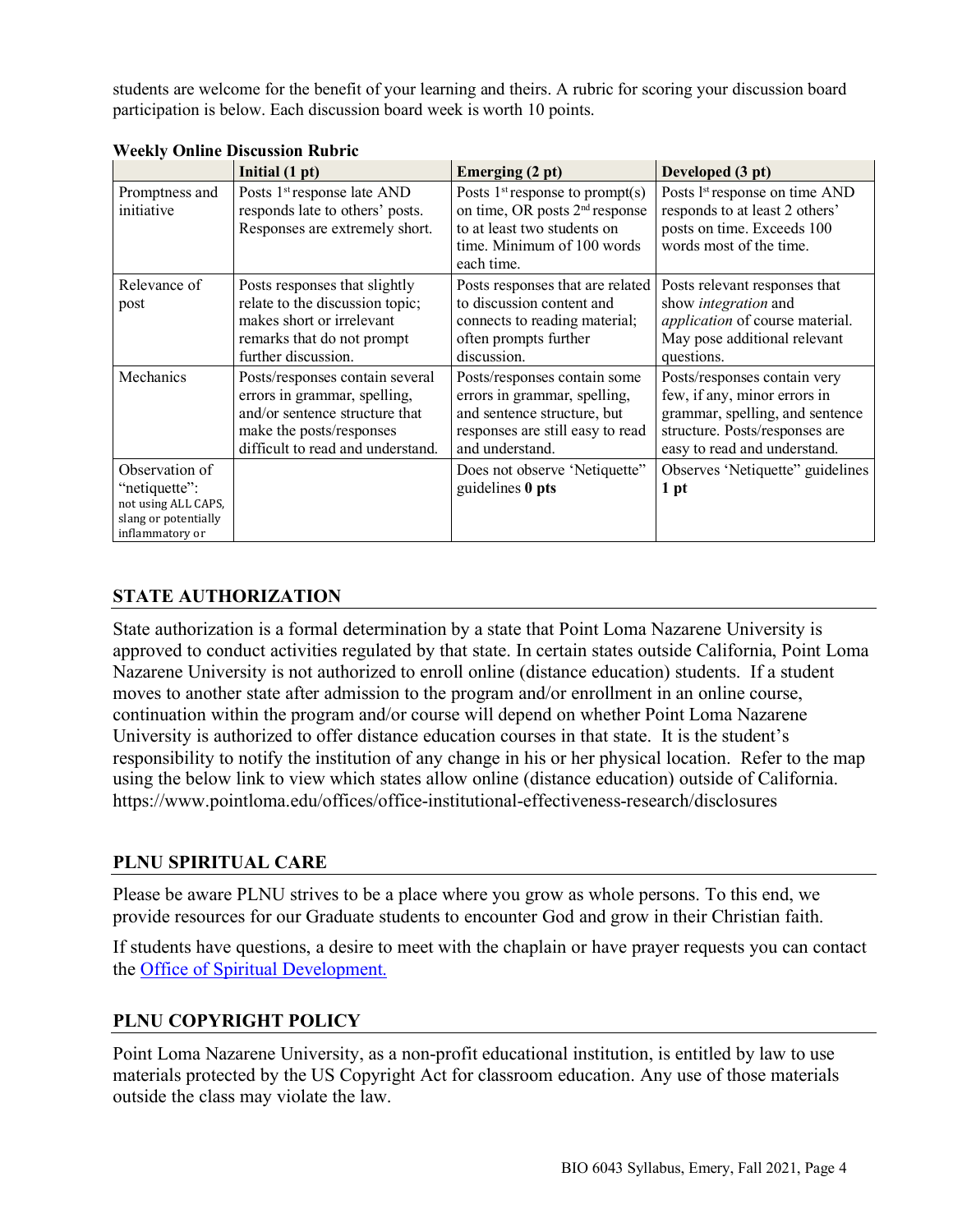# **PLNU ACADEMIC HONESTY POLICY**

Students should demonstrate academic honesty by doing original work and by giving appropriate credit to the ideas of others. Academic dishonesty is the act of presenting information, ideas, and/or concepts as one's own when in reality they are the results of another person's creativity and effort. A faculty member who believes a situation involving academic dishonesty has been detected may assign a failing grade for that assignment or examination, or, depending on the seriousness of the offense, for the course. Faculty should follow and students may appeal using the procedure in the university Catalog. See the **Academic Honesty Policy** in the Graduate and Professional Studies Catalog for definitions of kinds of academic dishonesty and for further policy information.

# **PLNU ACADEMIC ACCOMMODATIONS POLICY**

PLNU is committed to providing equal opportunity for participation in all its programs, services, and activities. Students with disabilities may request course-related accommodations by contacting the Educational Access Center (EAC), located in the Bond Academic Center (EAC@pointloma.edu or 619-849-2486). Once a student's eligibility for an accommodation has been determined, the EAC will issue an academic accommodation plan ("AP") to all faculty who teach courses in which the student is enrolled each semester.

PLNU highly recommends that students speak with their professors during the first two weeks of each semester/term about the implementation of their AP in that particular course and/or if they do not wish to utilize some or all of the elements of their AP in that course.

Students who need accommodations for a disability should contact the EAC as early as possible (i.e., ideally before the beginning of the semester) to assure appropriate accommodations can be provided. It is the student's responsibility to make the first contact with the EAC.

## **PLNU ATTENDANCE AND PARTICIPATION POLICY**

Regular and punctual attendance at all **synchronous** class sessions is considered essential to optimum academic achievement. If the student is absent for more than 10 percent of class sessions (virtual or face-to-face), the faculty member will issue a written warning of de-enrollment. If the absences exceed 20 percent, the student may be de-enrolled without notice until the university drop date or, after that date, receive the appropriate grade for their work and participation. In some courses, a portion of the credit hour content will be delivered **asynchronously** and attendance will be determined by submitting the assignments by the posted due dates. See Academic Policies in the Graduate and Professional Studies Catalog. If absences exceed these limits but are due to university excused health issues, an exception will be granted.

## Face-to-face Portion of the Hybrid course

In blended or hybrid courses, if a student misses one face-to-face class then the faculty member will send an email to the student and the Director of Student Success warning of attendance jeopardy. There are no exceptions to this policy.

If a student misses two face-to-face classes, the faculty member or Vice Provost for Academic Administration (VPAA) will initiate the student's de-enrollment from the course without further advanced notice to the student. If the date of de-enrollment is past the last date to withdraw from a class, the student will be assigned a grade of "F" and there will be no refund of tuition for that course.

## Online Portion of the Hybrid Course